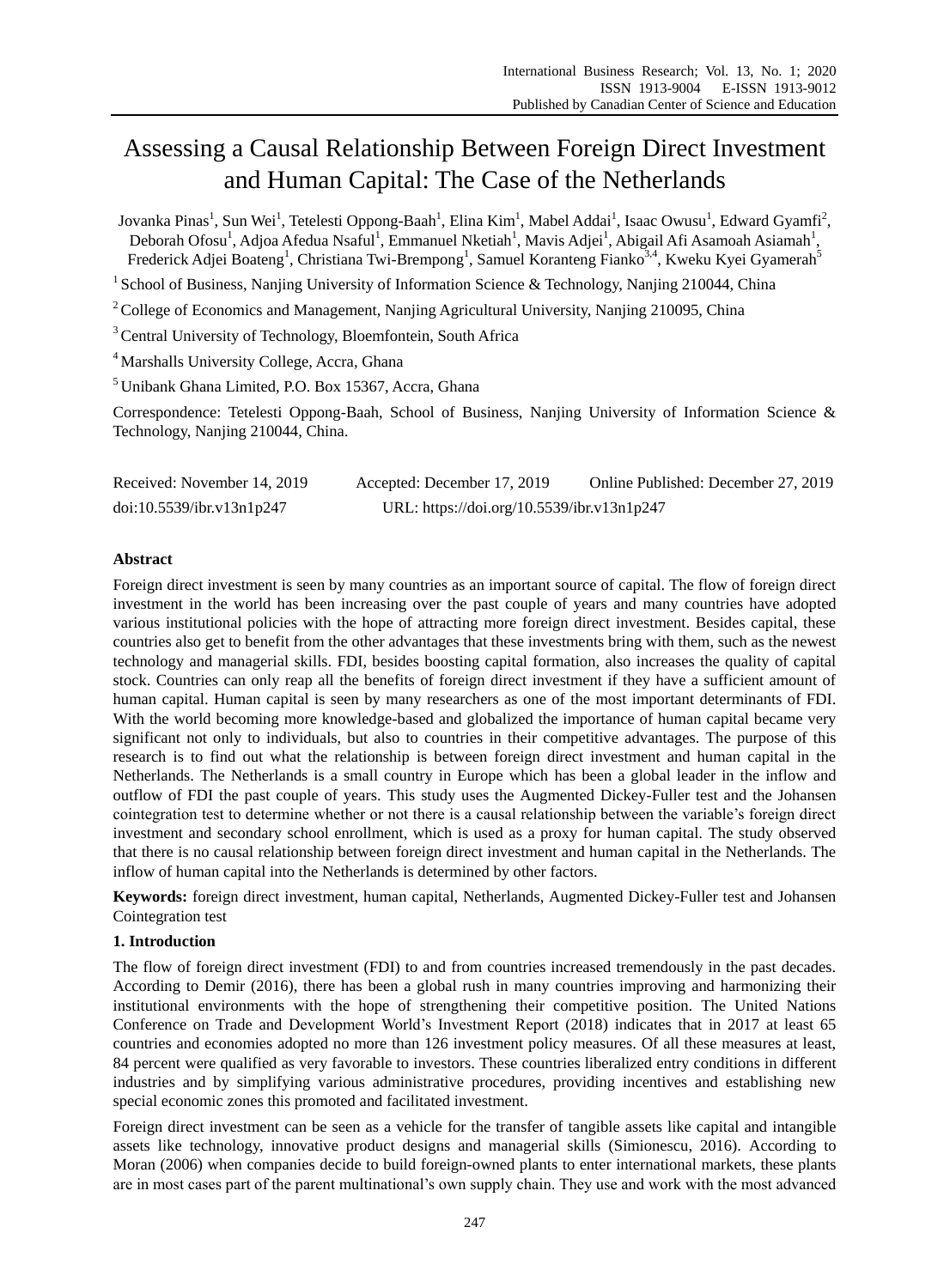technologies embodying the most refined and up to date quality control procedures. They also pay higher wages compared to other domestic companies and with the increasing complexity of their operations, they become attractive employers for more skilled workers and also offer superior and better working conditions. FDI is not only a source of finance and employment, but for developing countries, it can be used as a medium to alleviate their resources and skill constraints (Noorbakhsh et al., 2001).

As an engine of growth and development, foreign direct investment has many benefits. It includes serving as a source of capital, employment generation, facilitating access to foreign markets and generating technological and efficiency spillovers to local firms. Besides boosting capital formation, FDI also increases the quality of capital stock (Adefabi, 2011). According to Dorożyńska & Dorożyński (2014), the transfer of knowledge can happen on many different levels. It can happen on an international level through the exchange of goods, services, technologies and the inflow of FDI.

Most researchers share the same meaning about FDI being beneficial to countries and their economic growth. Borenszstein, De Gregorio & Lee (1995), however, explain that the increased productivity of FDI only holds when host countries have at least a minimum of threshold stock of human capital. They point out that some of the most technologically advanced firms in the world are Multinational corporations (MNC) and they account for a big part of the world's research and development investment. They introduce new capital goods at a lower cost since they possess more advanced knowledge. To be able to apply and use these advanced technologies, host countries need to have a sufficient amount of human capital. Kucharčíková (2013) points out that FDI can complement the domestic investment in countries and each form of FDI has a role to play in promoting countries their growth and sustainable development. It should boost their competitiveness, create jobs and decrease income and social inequality.

The United Nations Conference on Trade And Development (2018) defines FDI as an investment involving a long-term relationship and reflecting a lasting interest and control of a resident entity in one economy (foreign direct investor or parent enterprise) in an enterprise resident in an economy other than that of the foreign investor (FDI enterprise, foreign affiliate or affiliate enterprise). Based on this definition, one can assume that FDI in a broad sense involves the movement of assets (tangible and intangible) from one country to another. Countries can gain a lot from the benefits that come with FDI. Investors, on the other hand, have various reasons for investing abroad in other countries. Kucharčíková (2013) states that investors decide to invest abroad with the hope of obtaining new natural and human resources at a cheaper price than in their own domestic economy. It can be to find opportunities to market their products and to increase the efficiency of production, but most importantly to increase their own revenues.

Demirhan & Masca (2008), share the same opinion pointing out that MNC's expand their activities to foreign countries for many reasons like the exploitation of economies of scale or scope, to use specific advantages owing to a life cycle pattern of their products or simply because their competitors are engaged in similar activities. As mentioned before in the case of Borenszstein et al. (1995) countries can only fully gain from FDI if they have enough human capital available to make good use of the new technologies foreign investors bring through FDI. Dorożyńska & Dorożyński (2014) state that human capital is one of the most important factors in building a knowledge-based economy.

Knowledge, on the other hand, is one of the main drivers of innovation and development. Dorożyńska & Dorożyński (2014) point out that human capital is a part of the investment climate of the economy and implies skilled labor, meaning skills that individuals possess and are acquired through investing in education and training of the population. A study done by Fazekas (2000) in Hungary shows that besides urban conglomeration and geographical location a higher level of education in a country could attract more FDI. According to him locations with a low employment rate in Hungary attracted more FDI and caused the creation of more jobs and a decrease in the unemployment rate.

Boarini & Liu (2012) indicate that with the world becoming more knowledge-based and globalized the importance of human capital became very significant to both individuals and countries in their competitive advantages. Investing in human capital has many other benefits besides increasing a country's economic growth and some of these non-economic benefits include having a population with improved health status, enhanced personal well-being and greater social cohesion. As the United Nations Economic Commission for Europe (2016) notes, it is of significant importance to policymakers to understand their human capital and having the necessary statistics on their human capital can help these policymakers understand what the drivers are of economic growth and how the labor market functions, and how to assess long-term stability for their country's development path.

The World Economic Forum (WEF) (2017) defines human capital as the knowledge and skills people possess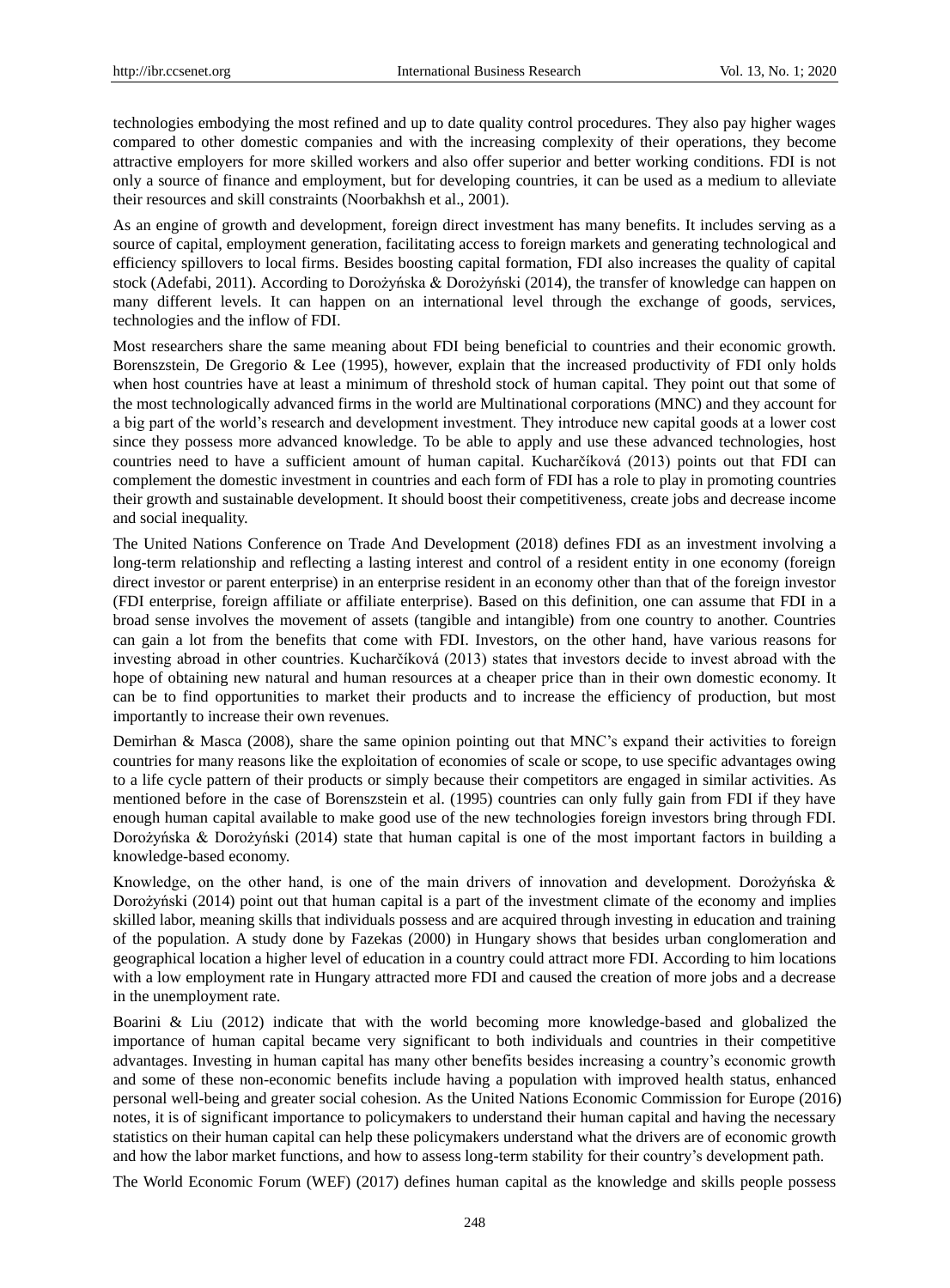that gives them the opportunity to create value in their country's economic system and likewise the global economic system. Another definition according to the Organisation for Economic Co-operation and Development (2017) is that human capital is the knowledge, skills, competencies, and attributes embodied in individuals that facilitate the creation of personal, social and economic well-being. The WEF (2017) also states that based on the Global Human Capital Index which ranks at least 130 countries on a scale from 0 to 100 on how well they are developing their human capital, the world has developed only 62% of its human capital. This means that countries are wasting on average at least 38% of their human capital.

Countries with a longstanding commitment to their population's educational attainment are the leaders of this index. These countries have placed a large share of their workforce in skill-intensive businesses across different sectors. The United Nations Economic Commission for Europe (2016) highlights that in most production processes the input of humans is the major factor and the value of that input is for a big part dependent on the knowledge humans bring to the production process. The top 20 of the Global Human Capital Index consists mostly of European countries, with the United States, four countries from East Asia and the Pacific, three countries from Eastern Europe and central Asia and one country from the Middle East and North Africa.

The Netherlands, a small country located in Europe is ranked as no 13. The world financial and economic crises of 2008 reached many countries and it made them suffer big losses. The case in the Netherlands was no different (Figure 1-Left panel). The U.S. Department of State (2015), points out that the Netherlands has a very organized labor market existing of a well-educated, multilingual and motivated workforce (Figure 1-Right panel). In 2014, the annual unemployment rate was around 9%, which is below the EU average. At least 7.85 million people make up the working population. In the case of FDI, they are global leaders with over USD 4.3 trillion as inward FDI and USD 5.2 trillion as outward FDI. According to UNCTAD's world investment report (2018), FDI flows from around the world fell by 23% to USD 1.43 trillion. This decrease was in contrast to the growth in GDP and trade. It was mostly caused by a decrease of 22% in the value of cross-border merger and acquisitions (M&As).



Figure 1. FDI inflow in the Netherlands Figure 2. Netherlands Secondary school enrollment

Source: Authors computations based on WDI datasets

Figure 1: Left panel presents the inflow of foreign direct investment in the Netherlands. The figure shows that the inflow of FDI has been increasing every decade since 1980. Between 2000 and 2010, there was a decrease in the inflow of FDI which was due to the world crisis of 2008. Before the world crisis hit, however, the inflow was at its highest and up till now, it has never reached that level again. Figure 2: Right panel presents the increase in secondary school enrollment in the Netherlands. Secondary school enrollment is trending upwards and has been increasing from 1970 till date. The highest peak was between 1990 and 2000. It decreased at the beginning of 2010 and has been increasing again since then.

FDI flows into developed countries also decreased by 23% to USD712 billion and the Netherlands, the largest source country of FDI in the world also saw a decrease in their FDI inflow. They are the eighteenth largest economy in the world and as a member of the Eurozone the fifth largest economy (U.S. Department of state, 2015). Statistics Netherlands (2008) points out that when it comes to the investment climate of countries, the Netherlands has an average to good score for many aspects of the investment climate. Aspects such as the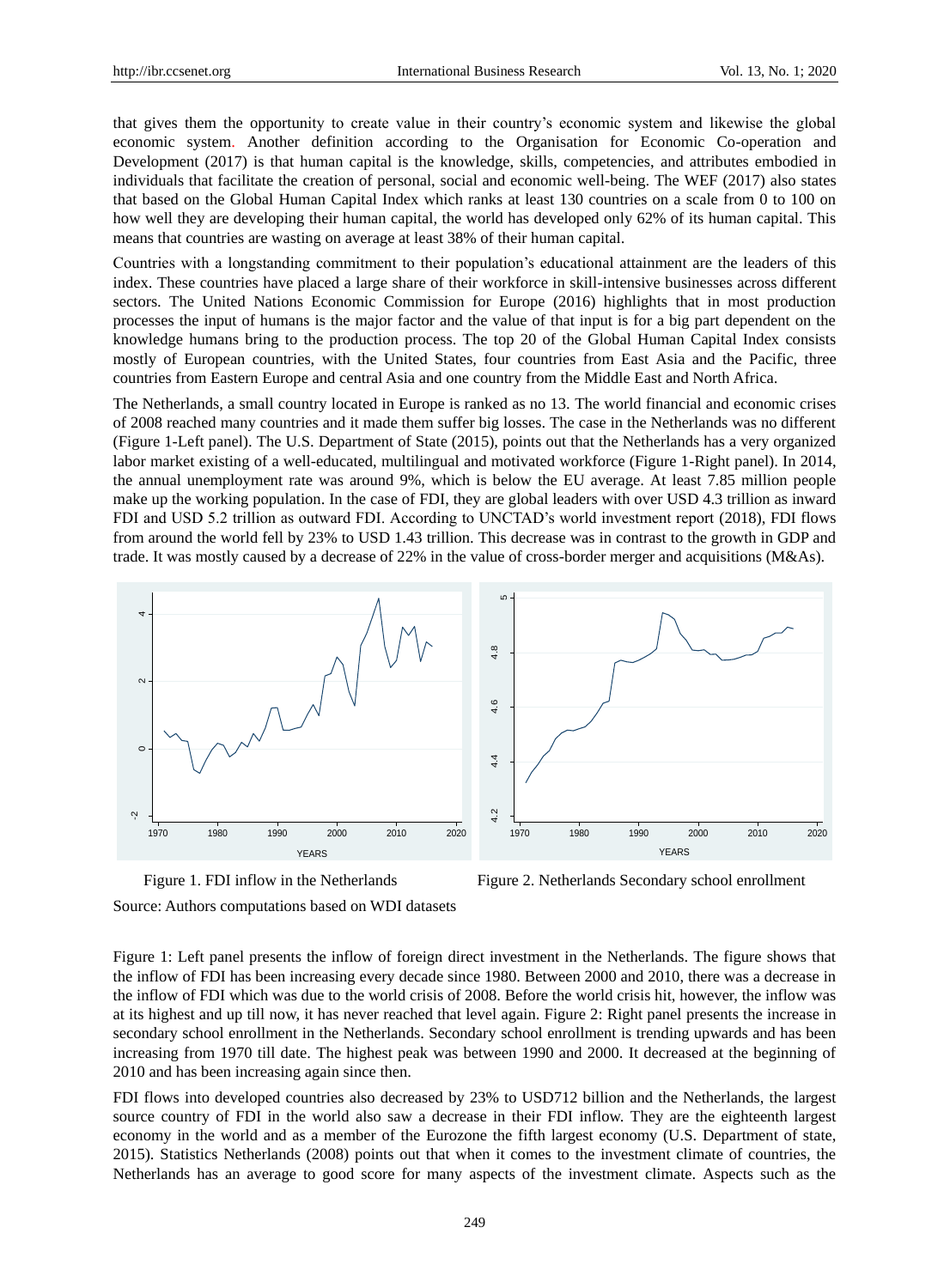secondary conditions for economic growth, meaning the macro-economic conditions and functioning of the government. They also have a high score for human capital and the supply of labor. Being a host country to FDI has many benefits, but since the effects of these investment can't be measured in the same year, it is important to measure it over a series of years. The literature consists of many studies about the determinants of FDI and its effect on the growth of the economy. Much has not been done on how FDI affects countries their human capital over time and especially in a developed country. To add to the literature this research is based on the impact of FDI on human capital in the Netherlands.

The main reason for choosing the Netherlands is the fact that they are one of the top leaders in the world. They lead the table as the country with the most inward and outward FDI and consist of a well-educated workforce. The outcome of this research will provide insight into countries acting as a host and home country to FDI and bring forth whether countries suffer or gain from the inflow of FDI. Last but not least, it will serve as a reference to further studies in the area of FDI in other countries and how their human capital is affected. To find out the role of human capital in the world and how countries handle their human capital, the following research questions were posed.

- 1. What is the association between FDI and Human Capital?
- 2. What are the determinants and types of FDI?
- 3. How does the inflow of FDI affect Human Capital in the Netherlands?

In order to answer these research questions, the study formulated this hypothesis: *Is there a causal relationship between the inflow of foreign direct investment and human capital in the Netherlands*?

## **2. Literature Review**

In the past decades, there has been an increase in the inflow and outflow of FDI amongst countries. Since the world crisis in 2008, global FDI has been increasing step by step. Developing countries are being more open to FDI, giving developed countries the opportunity to invest in these countries. There are also developed countries who invest in other developed countries and in this case, acting like both host and home countries to FDI. Jansen & Stokman (2004), share the same opinion highlighting that developed countries in most cases act as a host to FDI in their own country and also participate in FDI projects in other countries.

Yu & Walsh (2010) state that looking at the literature and the research that has been done, it is not clear that the factors attracting FDI in rich countries and developing countries are the same.

Developing countries are important destinations of FDI even though in most cases they seem to have higher inflation, poorer institutions, and lower development indicators. Firms investing in developing countries trade off greater macro stability and a better-educated labor force, which can be found in developed countries, for lower wages or access to a profitable but protected market in developing countries. Al-sadiq (2013) highlights that when countries decide to invest in other countries this causes a reduction in domestic investment in the home countries. He points out that by investing in another country and moving their production plants to that country they tend to cause a decrease in domestic exports. These outflows are seen as decreasing the domestic investment, but if the outflows are adding to the country's exports through production linkages than they can be seen as increasing the domestic investment.

According to the Global Human Capital Report (WEF, 2017) the world has only developed 62% of its human capital as measured by the human capital index. This means that at least 38% of the world human capital is neglected or wasted and nations are not making use of their talents. The leaders of this index are economies who have a longstanding commitment to their people's education and a big part of their workforce is deployed in skill-intensive jobs making them the high-income economies in today's world. One significant interest to policymakers is to understand their human capital. Statistics on human capital can help policymakers understand the drivers of economic growth in their country and the functioning of the labor market (UNECE, 2016).

Human capital can either be enhanced through the use of these skills or either depreciated through lack of use of these skills. How countries develop their human capital can be seen as one of the most important determinants for their long-term success than any other factor (WEF, 2017). Kucharčíková (2013) explains in her paper that there are many reasons why investors decide to invest abroad. It is a chance to get access to new natural and human resources at a lower price than in their own economy. It can also be a way of finding new opportunities for marketing products and most importantly to increase their own revenue.

Human capital is one of the most important factors in building a knowledge-based economy and knowledge, on the other hand, is regarded by most researchers as one of the main drivers of innovation and development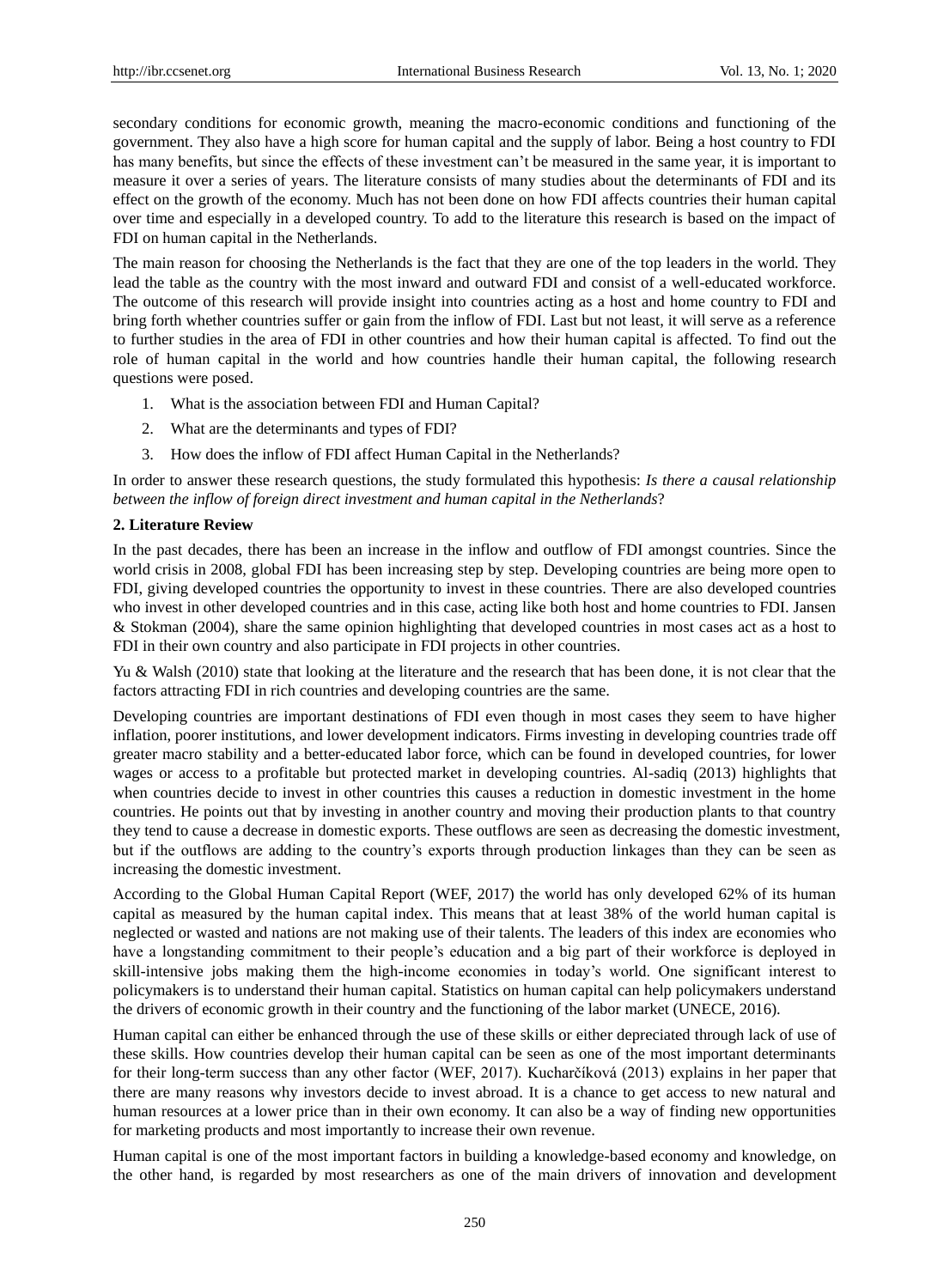(Dorożyńska and Dorożyński, 2014). Human capital according to Noorbakhsh et al. (2001) is one of the most important and essential factors in attracting FDI together with trade openness, the growth rate of the market size and past changes in FDI inflows. Investments in human capital in countries can take the form of migration. These investments can cause skilled people to immigrate resulting in an increase of the stock of human capital for the country of destination and a decrease in the country of origin (Liu and Fraumeni, 2014).

The idea of emigrating and acquiring higher wages abroad when being highly skilled can motivate people to go for higher education levels (Dulam, 2015). A higher wage difference between the home country and the destination country can cause an increase in the emigration rate. A raise in wages and employment through FDI can reduce emigration, the creation of information links through FDI on the other hand results in the increase of emigration (Xu and Sylwester, 2016). Employees working for multinationals can gain knowledge and skills, which in the future in some cases can result in emigration. Dorożyńska and Dorożyński (2014) state that FDI one of the main factors is for the movement of technology across borders. It can cause competition in the host economy to increase by making domestic companies more efficient and it stimulates the diversification of sectors and products. Jude & Silaghi (2015) highlight in their paper that FDI on the short-run leads to the destruction of labor markets but can result in the creation of jobs on the long-run. Their research, however, was limited to EU countries, explaining that FDI as a determinant of employment is limited when compared to output growth and economic restructuring.

## *2.1 Determinants of Foreign Direct Investment*

Most countries do not have the finances to make the kind of investments they want to make. Many researchers agree with the fact that for some of these countries FDI can be seen as one of the solutions to their investment problem and in some cases also adding to the growth of their economy. According to Jansen & Stokman (2004) the position of a country's FDI inflow is based on the hosted FDI projects and the outflow position on the FDI projects owned abroad in another country.

Elia, Mariotti & Piscitello (2009) highlight that outward FDI not only directly affects the parent company's domestic employment, but also indirectly affects the business environment in which it operates. They also explain that producing in foreign branches can cause substitutive effects on domestic employment in which these MNCs operate. These substitutive effects, on the other hand, can result in a decrease of the domestic low skilled labor force, a loss of the market shares by local suppliers and the opportunity to learn from the parent company disappears also. Another type of effects are complementary effects. In this case, when a company transfers the production abroad it can have positive effects for host countries when the suppliers of the parent company become the suppliers of the foreign branches.

Looking at the various variables which can have an impact on FDI flows, Yu & Walsh (2010) point out several and these are: the size and growth potential of the host market, economic stability, and the degree of openness of the host economy and income level, as well as the quality of institutions and level of development. Demir (2016) states that corruption, government stability, investment profile, and law and order are some of the most important determinants of FDI and also have the most effect on FDI flows. Noorbakhsh et al. (2001) note that the determinants of FDI still make up for a large part of FDI inflows in the world. Some of these determinants are the availability of natural resources, access to local markets and the cost of labor.

## 2.1.1 Labor Cost and Productivity Growth

Noorbakhsh et al. (2001) point out that with the new technological advantages in the world, FDI shifted towards more capital-, knowledge-, and skill-intensive industries. Countries with a well-educated workforce have increased their chances of attracting more FDI since this has become more attractive to MNCs compared to low labor costs. According to Chakrabarti (2011) of all the determinants of FDI, wage as an indicator of labor cost has been the most controversial. There is no unanimity amongst the studies exploring the role of wage in effecting FDI. Some say higher wages decrease the inflow of FDI, while others found no significant effect or a positive relationship between the two. He further explains that when there's not that big of a difference in the cost of labor in the home and host country, the skills of the labor force will be the one to have an impact on the location of FDI. Noorbakhsh et al. (2001) explain that in the case of developing countries, the cost of labor is regarded as an important determinant for labor-intensive and efficiency-seeking FDI since labor in developing countries cost less than in developed countries.

## 2.1.2 Market Size and Growth Potential

For the efficient utilization of resources and exploitation of economies, a large market is needed and as the market-size grows, FDI will start to increase thereafter with its further expansion. Faster growing markets create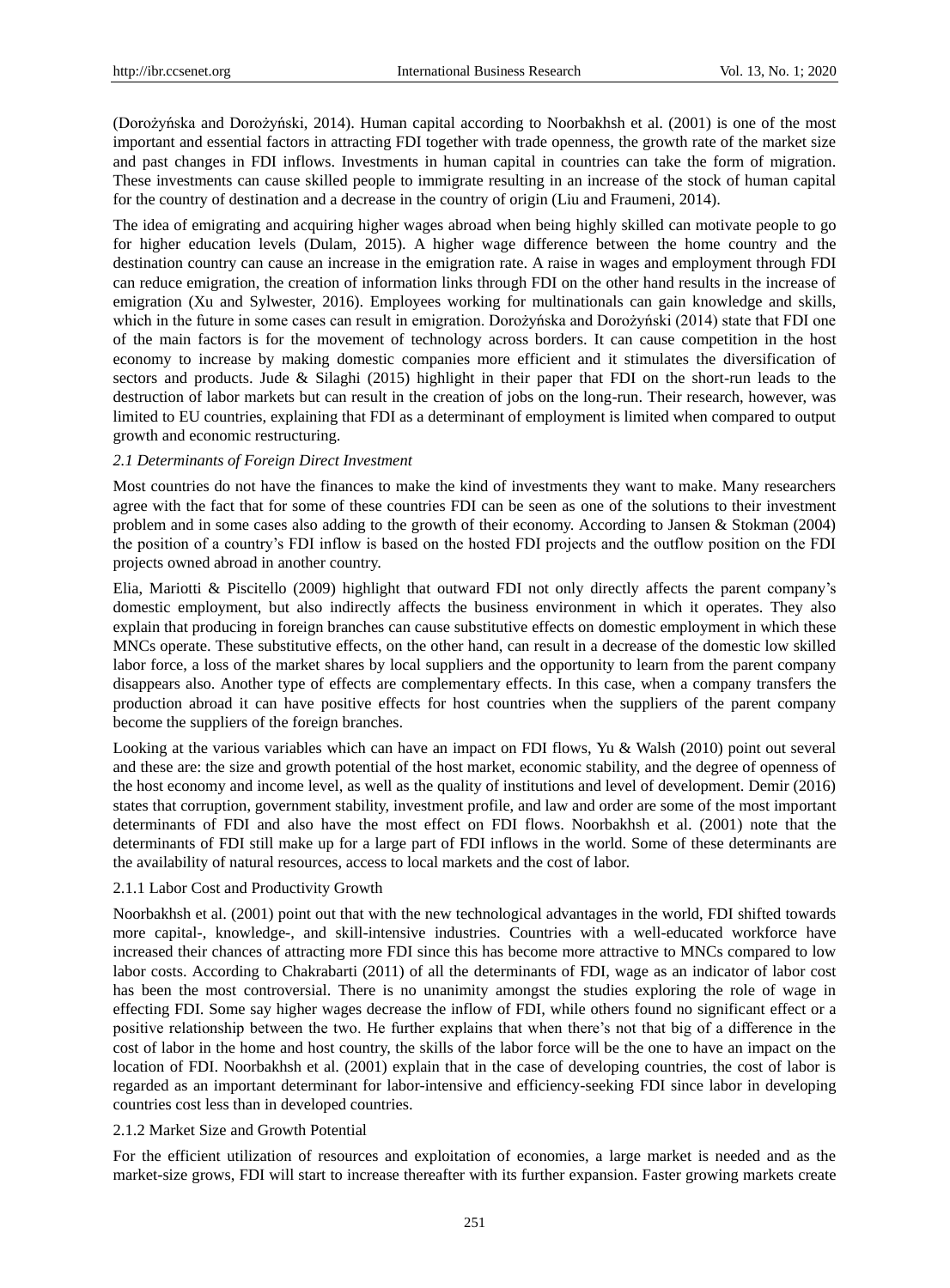better opportunities for firms to acquire more profits than market who grow slowly or don't grow at all (Chakrabarti, 2011). Zhang & Daly (2011) also share the opinion that the larger the size of the market, the more FDI the host country will attract and thus giving foreign investors more opportunities in the market.

## 2.1.3 Trade Openness

A country can attract more horizontal FDI if they decrease their openness since firms can escape trade barriers through building production sites abroad (Xu and Sylwester 2016). As noted by Demirhan & Masca (2008), it is the type of investment that decides how big of an impact openness can have on FDI. This means that foreign firms aiming to serve local markets may set up branches or affiliates in the host country if it is too difficult to import their products to that country. Export-oriented firms, on the other hand, may want to invest in economies that are more open since trade protection indicate higher transaction costs associated with those exports. According to Noorbakhsh et al. (2001), open economies whether small or not show more confidence and encourage foreign investments. According to Das (2013), the openness of countries influences FDI positively. By expanding their trade activities countries give domestic firms the opportunity to gain knowledge about foreign countries and their markets. They get to learn various skills related to organizing foreign operations and also to advertise their products on an international level. He further explains that a high degree of trade openness exposes countries to foreign markets.

## 2.1.4 Exchange Rate Valuation

According to Yu & Walsh (2010), countries with a weak real exchange rate attract more vertical FDI, because this can be an advantage to firms as low prices in host markets are used to buy facilities and obtain more home-country profits on goods that are sent to third markets. Das (2013) points out that a strong currency favors outward investment since it gives investors the ability to buy more. If the home country currency appreciates, the capital requirements of foreign investors in domestic currency are in this case lower which makes it easier for these investors to raise capital than in the case of a depreciating currency.

## 2.1.5 Quality of Institutions

The quality of a country's institutions is an essential factor in attracting FDI for various reasons. Measuring institutional factors, however, is not an easy task. Poor institutions are known to increase investment costs and reduce profits. They also allow for corruptions which might scare off some investors. Good governance, on the other hand, is linked with higher economic growth and also attracts more FDI (Yu & Walsh 2010). Dutta, Kar & Saha (2017) did research on the topic of whether corruption can affect the relationship between FDI and human capital. They highlight that corruption not only increases bribery, but also decreases the inflow of FDI because of the risk of firms having to deal with breached contracts. The quality of government services and infrastructure is reduced significantly, favoring local firms a lot more than foreign forms. The same opinion is shared by Demir (2016) as he indicates that an increase in FDI can result in higher chances for bribery and also increase the competition between countries to attract the most business for local markets. This can lead to bypassing local laws and regulations or other corrupt practices just to secure the most investments for their own market. Das (2013) points out that poor institutional factors in a country such as high tax rates, corruption, regulatory uncertainty, government interference and insufficient protection of property rights can lead investors to look for other countries to invest in with better institutions.

# *2.2 Market, Resource and Efficiency Seeking FDI*

Kucharčíková (2013) states that in 2011 the inflow of foreign direct investment increased to 16 percent. It was the first time this happened since the pre-crisis of 2005-2007 and the global economic crisis of 2008-2009. Despite the world crisis, global foreign direct investment flows reached at least USD 1.5 trillion. This is however, still 23 percent below the peak of 2007. Developed countries had an increase of 21 percent, USD 748 billion, and developing countries accounted for almost half of the global FDI which was a new record of USD 684 billion.

The first type of FDI is called, *market-seeking* FDI and is also known as horizontal FDI. It involves replicas of production facilities in host countries and the aim is to serve the local market as other regional markets. Besides serving local markets, market size, market growth and obstacles to access local markets like tariffs and transport costs favor this kind of FDI. Elia et al. (2009) note that market-seeking FDI, because of the externalities created by the demand for specialized inputs and high skilled labor, can expand to the whole economic area the parent company operates in. Garretsen & Peeters (2009) point out that the possibility to escape trade costs gives firms the change to use horizontal or market-seeking FDI, but the cost that comes with the whole process of setting up a production company abroad in another country discourages FDI.

The second type is *efficiency-seeking* FDI. It takes place when firms can still profit from activities that are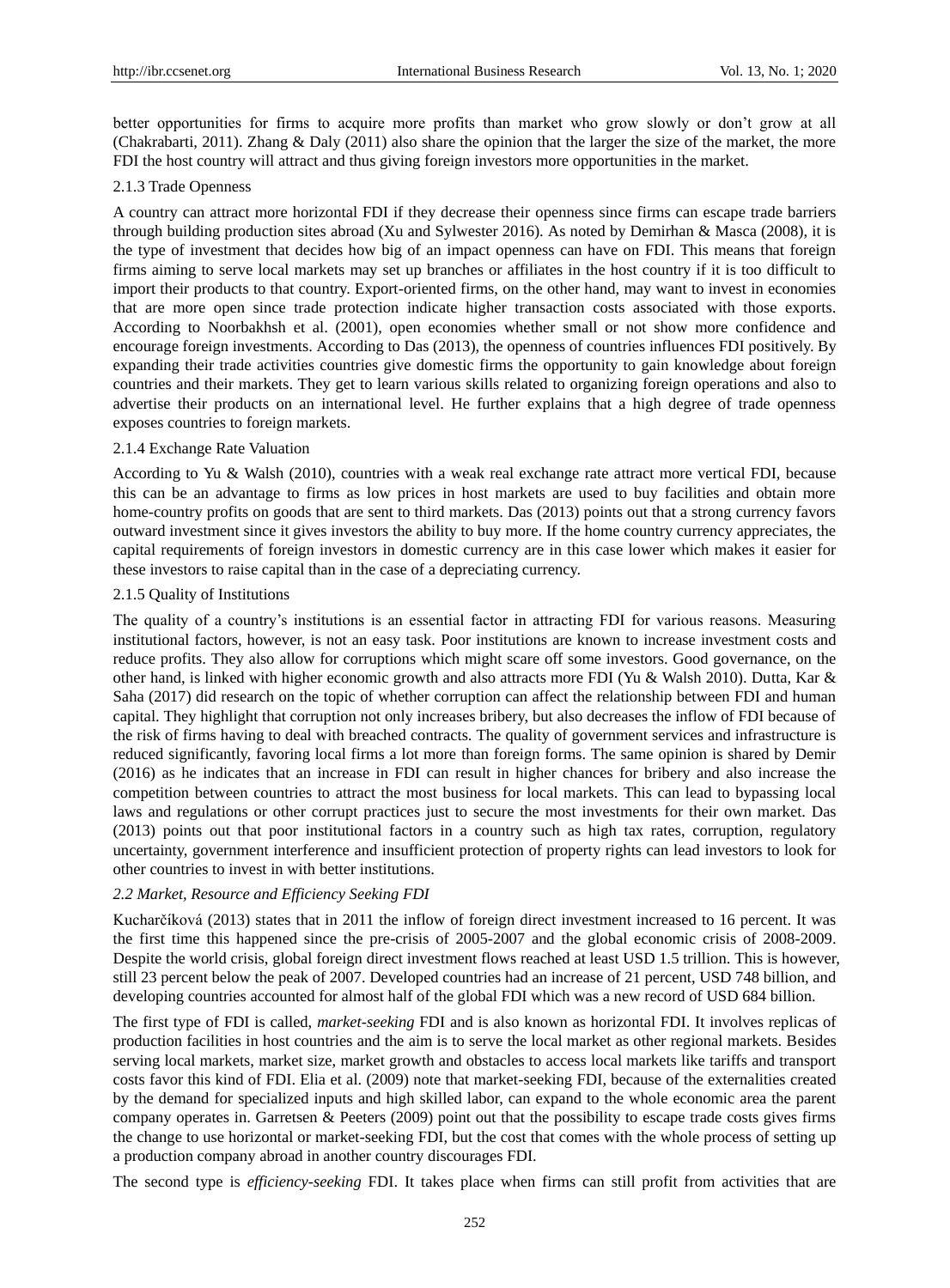geographically dispersed in the case of economies of scale. Noorbakhsh et al. (2001) state that in the case of efficiency-seeking FDI, the cost of labor plays an important role for foreign investors in their locational decisions. Efficiency-seeking FDI happens more in developing countries where the cost of labor is cheaper compared to developed countries. The third type is *resource-seeking* FDI. This is when firms decide to invest abroad with the hope of obtaining resources that are not available in the home country, such as natural resources, raw materials, or low-cost labor. In contrast to horizontal FDI, vertical or export oriented FDI involves the relocation of parts of the production chain to the host country. However, this type of FDI does not apply to developed countries.

# *2.3 FDI and Human Capital in the Netherlands*

Foreign-owned firms in the Netherlands export almost twice more than domestically owned firms. The export intensity of these foreign-owned firms is also above the OECD average (OECD. 2017). This is due to the reform plans of avoiding double taxation of corporate profits and by making sure that Dutch businesses can compete on an equal footing abroad. Also important is the ease of doing business in the Netherlands. MNE's don't have to wait too long to start their business. Being an attractive location for MNEs attracts a high number of FDI. With a high inflow of FDI and a very skilled population, the country gets to benefit by placing its labor force in these MNEs and getting the chance to acquire important skills, know-how, and the newest technology. The spillovers from these MNE's to the domestic companies can also be of great benefit to the country. All of this causes the Netherlands to be a country with key specific factors such as high savings rates with an increasing share of foreign investment and the presence of large multinationals with both positive net exports and outgoing FDI.

According to the Lisbon Counsel Policy brief by Ederer (2006), human capital utilization has been increasing for the past two decades in the EU. Three countries have performed greatly by rising from the bottom all the way to the top. One of these countries is the Netherlands. Compared to other European countries it is very clear to see that the Netherlands has a very active workforce. It is way higher than in other big countries like Germany and Spain.

In terms of employment, as of 2016, at least 75% of people aged 15 to 64 in the Netherlands have a paid job. This is above the OECD employment average of 67%. In the case of men and women, at least 80% of Dutch men are in paid work, compared with 70% of women. The most important requirements for finding a job in the Netherlands, are good education and skills. At least 77% of all Dutch adults aged 25-64 have completed upper secondary education, this is also higher than the OECD average of 74%. Comparing men and women, the number of men that have successfully completed high school is 78% and for women that number is 76%. Looking at the quality of the Dutch education system, it is also clear that compared to other OECD countries, the Dutch score very high on the OECD Programme for International Student Assessment (PISA). In terms of the quality of the education system, the average student scored 508 in reading literacy, maths, and science. This score is also higher than the OECD average of 486. With scores higher than all the OECD averages Netherlands can be seen as one of the strongest OECD countries in students' skills (OECD Economic Surveys: Netherlands 2018).

## **3. Data and Methods**

## *3.1 Data Sources and Types*

This study made use of data obtained from the World Bank, the World Development Indicators. The WDI provides a wide coverage of data flows from all sources and for a long period of time (1970-2018). The relevant data has been collected from 1971-2016. The variables used are foreign direct investment and secondary school enrollment as a proxy for human capital.

The study starts by presenting the descriptive statistics (i.e. means, standard deviations, minimum and maximum values of variables) and continues with the tools used for analysis. Afterward, the study carried out unit tests using the Augmented Dickey-Fuller (DF) unit root test to ensure that the time series are integrated of order 1.

This was done to test whether the data series variables are stationary or non-stationary. The unit root test is considered as the null hypothesis if it exists in the data series, while the non-existence of it in the data series is considered as the alternative hypothesis. The Augmented Dickey-Fuller test is specified as follows:

The general hypothesis:

- $H_0$ : There is Non-stationary (there is unit root)
- $H_a$ : Stationary (no unit root)

In order to test the null hypothesis, the t statistic has to be calculated and then compared to the critical values to make a decision. The null hypothesis of an implied non-stationary data series is rejected, if the test statistic is greater than the critical values (test statistic  $>$  critical values). When the null hypothesis is rejected, the time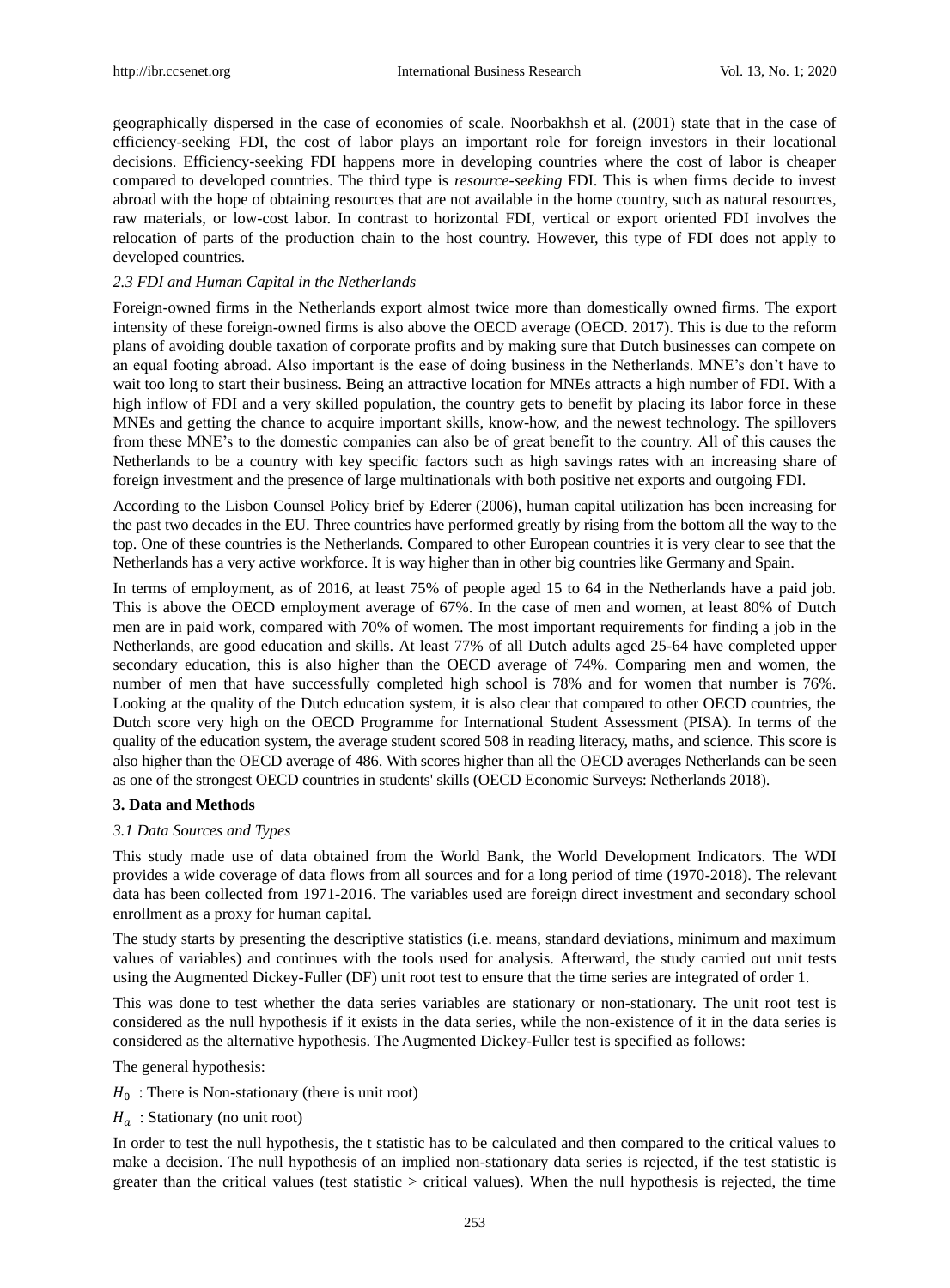series data becomes stationary, meaning no unit root.

In order to remove outliers or any data contamination the robust regression test has been performed. Based on the weighted values we can decide whether the results are robust or not. If the weighted values are less than 1, then we can assume that the results are not contaminated, but if the values are higher than 1, then the data is not robust and consists of outliers. The study undertook the Johanson Cointegration test which is used to evaluate the long-term co-movement of variables used during the research. If the test indicates that there is a cointegrating vector, it is assumed that the tested series in the long-run will not drift apart (Maggiora and Skerman, 2009). The software used to analyze the data was Stata MP 14.

## 3.1.1 Model Specification

The Johansen Cointegration is a modeling process incorporating non-stationary with both long-term relationships and short-term dynamics. After calculating the unit test, if the study observes that the time series data is non-stationary and integrated of order 1, then the Johansen Cointegration test is used to establish the existence of a long-run relationship between the variables. Integrated of order 1 means the series becomes stationary after differentiating it once. The equation for the Johansen Cointegration test is specified as:

$$
nlogFDI = C_1 * nlogFDI_{t-i} + C_2 * nlogSEC_{t-j} + \varepsilon_{ij}
$$
 Equation 1

$$
nlogSEC = C_3 * logSEC_{t-j} + C_4 * nlogFDI_{t-i} + \varepsilon_{ij}
$$
 Equation 2

Where nlog denotes natural logarithm of FDI (Foreign Direct Investment), Human capital (SEC),  $\varepsilon$  is the error term.

According to Maggiora & Skerman (2009), there are two test statistics for the Johansen Cointegration method: the Trace Test and the Maximum Eigenvalue Test. The Trace test is a joint test and tests the null hypothesis of no cointegration  $(H_0)$  against the alternative hypothesis of cointegration  $(H_1)$ . The Maximum Eigenvalue test on the other hand, conducts tests on each eigenvalue separately.

## **4. Results and Discussion**

#### *4.1 Descriptive and Diagnostic Statistics*

The mean, standard deviation, minimum and maximum of the variables are presented in Table 1. The study analysis is restricted to only data from 1971-2016 (i.e. 46 years), obtained from the World Bank. Because the original values of the variables are too big, they were converted to their log form and also differentiated. These changes, however, do not affect their natural characteristics. The results show that FDI has an average value of 10.82208, a minimum value of .4827092 and a maximum value of 87.44259. The average score for SEC is 113.0983, the minimum score is 75.38679 and the maximum score 140.6905.

|  |  | Table 1. Descriptive statistics |
|--|--|---------------------------------|
|  |  |                                 |

| <b>VARIABLE</b> | OBS. | MEAN     | <b>DEV</b> | MIN      | MAX      |  |
|-----------------|------|----------|------------|----------|----------|--|
| <b>FDI</b>      | 46   | 10.82208 | 16.73765   | 4827092  | 87.44259 |  |
| SEC1            | 46   | 13.0983  | 18.05329   | 75.38679 | 140.6905 |  |
|                 |      |          |            |          |          |  |

*Notes.* SEC=secondary school enrolment; FDI=foreign direct investment.

The Augmented Dickey-Fuller unit root test is used to perform stationary tests. The null hypothesis should be rejected when the test statistic is greater than the critical value of 5% and the alternative hypothesis accepted. The results in Table 2 show that at drift lag 1, the test statistic of LNFDI has a value of -1.153, at 1% a critical value of -2.421, at 5% a critical value of -1.683 and at 10% a value of -1.303. The number of observations is 44. At lag 1, the test statistic is smaller than the critical value of 5%. In this case, the null hypothesis cannot be rejected.

Table 2. Augmented Dickey-Fuller Test for Unit Root

|                          | <b>TEST STATISTIC</b>             | <b>1% CRITICAL VALUE</b> | <b>5% CRITICAL VALUE</b> | <b>10% CRITICAL VALUE</b> |
|--------------------------|-----------------------------------|--------------------------|--------------------------|---------------------------|
| Z(T)                     | $-1.153$                          | $-2.421$                 | $-1.683$                 | $-1.303$                  |
|                          | DFULLER LNFDI, DRIFT LAGS (1)     |                          |                          |                           |
|                          | NUMBER OF OBS. $= 44$             |                          |                          |                           |
| Z(T) HAS T-DISTRIBUTIONS |                                   |                          |                          |                           |
|                          | $P = 1$ $P = 7$ $\omega = 0.1277$ |                          |                          |                           |

P-value for  $Z(t) = 0.1277$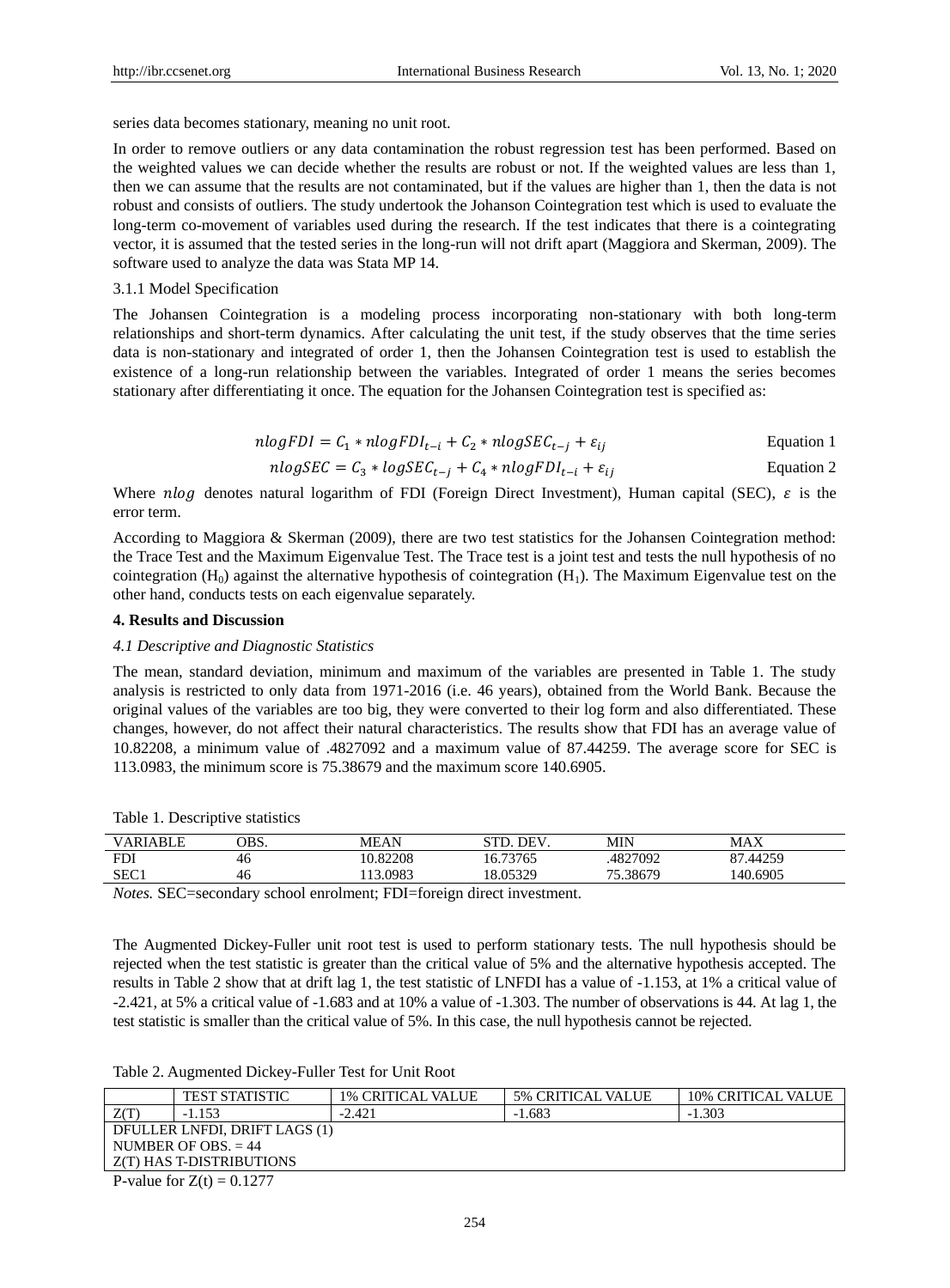Table 3 presents the results of the augmented DF test for LNFDI at no constant lags 1. The value of the test statistic is -0.306. The critical value at 1% has a score of -2.630, at 5% a score of -1.950 and at 10% the score is -1.608. The test statistic at no constant lags 1 is also smaller than the critical value of 5%. The null hypothesis cannot be rejected.

| Table 3. Augmented Dickey-Fuller Test for Unit Root: LNFDI No constant Lags 1 |  |  |  |  |  |
|-------------------------------------------------------------------------------|--|--|--|--|--|
|-------------------------------------------------------------------------------|--|--|--|--|--|

|                                    | <b>TEST STATISTIC</b> | <b>1% CRITICAL VALUE</b> | <b>5% CRITICAL VALUE</b> | <b>10% CRITICAL VALUE</b> |  |  |
|------------------------------------|-----------------------|--------------------------|--------------------------|---------------------------|--|--|
|                                    | $-0.306$              | $-2.630$                 | $-1.950$                 | $-1.608$                  |  |  |
| DFULLER LNFDI, NOCONSTANT LAGS (1) |                       |                          |                          |                           |  |  |
| NUMBER OF OBS. $= 44$              |                       |                          |                          |                           |  |  |
| INTERPOLATED DICKEY-FULLER         |                       |                          |                          |                           |  |  |

Table 4 presents the results for LNSEC1 at drift lags 1. The number of observations is 44 and the test statistic score is -2.112. The score of -2.421 is at a critical value of 1% and at 5% the critical value is -1.683. At a critical value of 10%, the score is -1.303. The p-value is 0.0204. For LNSEC1 at lag 1, the test statistic is greater than the critical value of 5%. The null hypothesis can be rejected.

Table 4. Augmented Dickey-Fuller Test for Unit Root: LNSEC1 drift Lags 1

|                                  | <b>TEST STATISTIC</b>       | <b>1% CRITICAL VALUE</b> | <b>5% CRITICAL VALUE</b> | <b>10% CRITICAL VALUE</b> |  |
|----------------------------------|-----------------------------|--------------------------|--------------------------|---------------------------|--|
|                                  | $-2.112$                    | $-2.421$                 | $-1.683$                 | $-1.303$                  |  |
| DFULLER LNFDI, DRIFT LAGS (1)    |                             |                          |                          |                           |  |
| NUMBER OF OBS. $= 44$            |                             |                          |                          |                           |  |
| <b>Z</b> (T) HAS T-DISTRIBUTIONS |                             |                          |                          |                           |  |
|                                  | P-value for $Z(t) = 0.0204$ |                          |                          |                           |  |

P-value for  $Z(t) = 0.0204$ 

Table 5 presents the results for LNSEC1 at no constant lag 1. The test statistic has a value of 1.728 and the critical value at 1% is -2.630. At 5% the critical value is -1.950 and -1.608 at 10%. The test statistic is greater than the critical value of 5%. The null hypothesis can be rejected.

| Table 5. Augmented Dickey-Fuller test for Unit Root: LNSEC1 No constant Lags 1 |  |  |  |
|--------------------------------------------------------------------------------|--|--|--|
|                                                                                |  |  |  |

|                               | <b>TEST STATISTIC</b> | <b>1% CRITICAL VALUE</b> | <b>5% CRITICAL VALUE</b> | <b>10% CRITICAL VALUE</b> |  |
|-------------------------------|-----------------------|--------------------------|--------------------------|---------------------------|--|
|                               | 1.728                 | $-2.630$                 | $-1.950$                 | $-1.608$                  |  |
| DFULLER LNFDI, NOCONSTANT (1) |                       |                          |                          |                           |  |
| NUMBER OF OBS. $= 44$         |                       |                          |                          |                           |  |
| INTERPOLATED DICKEY-FULLER    |                       |                          |                          |                           |  |

The study uses the Robust Regression test to find out whether the results are robust or not. Table 6 presents the results of the robustness check of this research. In order for the results to be robust, the weighted values should be less than 1. It is very clear in the above table that all the weighted values are less than 1 and the P value is significant at 0.000. This means that the results of this study are robust, and the data does not consist of any outliers or contamination.

Table 6. Robust Regression Test

| LNFDI                                                                             | COEF.                                                                              | STD. ERR                                                       |                                                                | P > T | 95% CONF. INTERVAL |             |
|-----------------------------------------------------------------------------------|------------------------------------------------------------------------------------|----------------------------------------------------------------|----------------------------------------------------------------|-------|--------------------|-------------|
| <b>LNSEC</b>                                                                      | 16.37788                                                                           | 1.473121                                                       | 11.12                                                          | 0.000 | 13.409             | 19.34676    |
| <b>CONS</b>                                                                       | $-264.8802$                                                                        | 23.94648                                                       | $-11.06$                                                       | 0.000 | -313.1412          | $-216.6192$ |
| NUMBER OF OBS. $= 46$                                                             |                                                                                    |                                                                | Huber iteration 1: maximum difference in weights $= 0.5196$    |       |                    |             |
| Huber iteration 2: maximum difference in weights $= 0.6029$<br>$F(1,44) = 123,61$ |                                                                                    |                                                                |                                                                |       |                    |             |
|                                                                                   | Huber iteration 3: maximum difference in weights $= 0.1367$<br>$PROD > F = 0.0000$ |                                                                |                                                                |       |                    |             |
|                                                                                   |                                                                                    | Biweight iteration 4: maximum difference in weights $= 0.1580$ |                                                                |       |                    |             |
|                                                                                   |                                                                                    |                                                                | Biweight iteration 5: maximum difference in weights $= 0.0047$ |       |                    |             |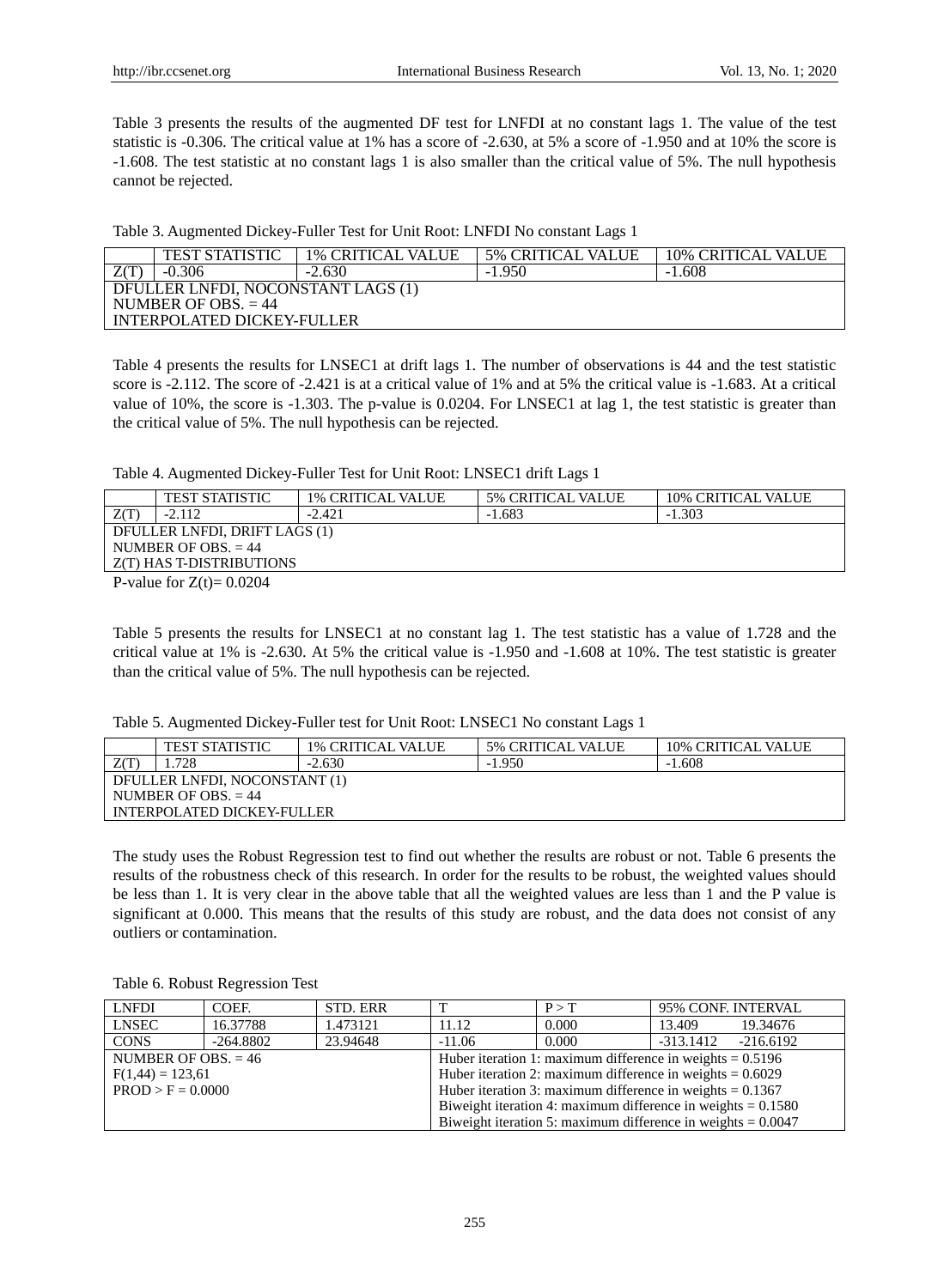# *4.2 Causal Relationship (Based on Johansen Cointegration Test)*

The Johansen Cointegration test is performed when the time series are non-stationary at levels. From the results shown above in table 2 till 5, the study observed that the series are non-stationary. Performing a cointegration test is necessary and based on the results it is clear that there exists a long-run relationship between the variables, despite the fact that the series are drifting apart or either trending upwards or downwards. The criteria for the Johansen Cointegration test is that the trace statistic should be smaller than the critical value to be considered significant. If the trace statistics is bigger than the critical value, the null hypothesis should be rejected. This means there is no cointegration between the variables.

Table 7 presents the results for LNFDI LNSEC at a maximum trend value. In the first part at rank zero, the trace statistic is 20.2092 and the critical value 18.17. The eigenvalue at rank 1 is 0.31497, the trace statistic 3.5641 and the critical value 3.74. The number of observations is 44 and the lags 2. At rank zero, the trace statistic is bigger than the critical value and at rank 1 the trace statistics is smaller than the critical value. This means that only at rank one is there cointegration between the variables. The null hypothesis should be rejected at rank zero.

The second part of the table shows that at rank zero the value for the trace statistic is 16.6451 and the critical value is 16.87. The eigenvalue at rank 1 is 0.31497, the trace statistic is 3.5641 and the critical value is 3.74. The trace statistic is smaller than the critical value at both ranks. This means that there is cointegration between the variables on both ranks.

| <b>RANK</b>         | LL                                  | <b>EIGENVALUE</b> | <b>TRACE STATISTIC</b> | <b>5% CRITICAL VALUE</b> |  |  |
|---------------------|-------------------------------------|-------------------|------------------------|--------------------------|--|--|
|                     | 52.68518                            |                   | 20.2092                | 18.17                    |  |  |
|                     | 61.007745                           | 0.31497           | 3.5641                 | 3.74                     |  |  |
|                     | 62.789786                           | 0.07781           |                        |                          |  |  |
| <b>TREND: TREND</b> |                                     |                   |                        |                          |  |  |
|                     | SAMPLE: 3-46, NUMBER OF OBS. $= 44$ |                   |                        |                          |  |  |
| $MAXIMUM, LAGS = 2$ |                                     |                   |                        |                          |  |  |
| <b>RANK</b>         |                                     | <b>EIGENVALUE</b> | <b>TRACE STATISTIC</b> | <b>5% CRITICAL VALUE</b> |  |  |
|                     | 52.68518                            |                   | 16.6451                | 16.87                    |  |  |
|                     | 61.007745                           | 0.31497           | 3.5641                 | 3.74                     |  |  |
|                     | 62.789786                           | 0.07781           |                        |                          |  |  |

Table 7. Johansen test for cointegration: LNFDI LNSEC1, trend max

Table 8 presents the results for LNFDI LNSEC1 at a maximum constant value. In the first part at rank zero, the trace statistic is 10.1721 and the critical value 15.41. The eigenvalue at rank 1 is 0.13741, the trace statistic 3.6684 and the critical value 3.76. The number of observations is 44 and the lags 2. At rank zero, the trace statistic is smaller than the critical value and at rank 1 the trace statistics is also smaller than the critical value. This means that in both cases there exist cointegration between the variables.

The second part of the table shows that at rank zero the value for the trace statistic is 6.5038 and the critical value is 14.07. The eigenvalue at rank 1 is 0.13741, the trace statistic is 3.6684 and the critical value 3.74. The trace statistic is smaller than the critical value at both ranks. This means that there is cointegration between the variables on both ranks.

|  |  | Table 8. Johansen Test for Cointegration: LNFDI LNSEC1, TREND CONSTANT MAX |
|--|--|----------------------------------------------------------------------------|
|  |  |                                                                            |

| <b>RANK</b>                         | LL        | <b>EIGENVALUE</b> | <b>TRACE STATISTIC</b> | <b>5% CRITICAL VALUE</b> |
|-------------------------------------|-----------|-------------------|------------------------|--------------------------|
|                                     | 51.787201 |                   | 10.1721                | 15.41                    |
|                                     | 55.039078 | 0.13741           | 3.6684                 | 3.76                     |
|                                     | 56.873263 | 0.07999           |                        |                          |
| <b>TREND: TREND</b>                 |           |                   |                        |                          |
| SAMPLE: 3-46, NUMBER OF OBS. $= 44$ |           |                   |                        |                          |
| $MAXIMUM, LAGS = 2$                 |           |                   |                        |                          |
| <b>RANK</b>                         | LL.       | <b>EIGENVALUE</b> | <b>TRACE STATISTIC</b> | <b>5% CRITICAL VALUE</b> |
|                                     | 51.787201 |                   | 6.5038                 | 14.07                    |
|                                     | 55.039078 | 0.13741           | 3.6684                 | 3.76                     |
| $\mathcal{D}_{\mathcal{L}}$         | 56.873263 | 0.07999           |                        |                          |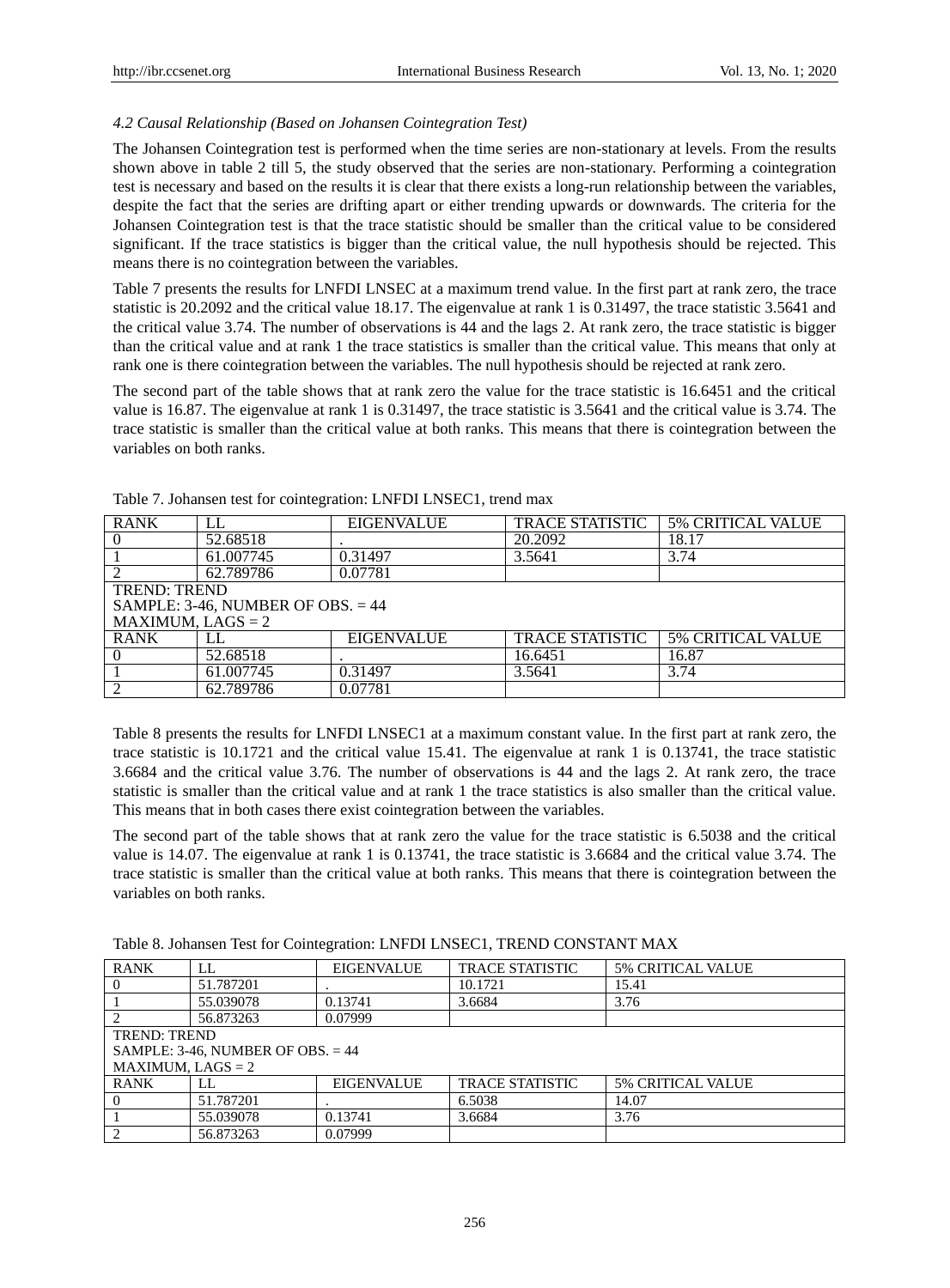## **5. Conclusion & Recommendations**

The climate investment of a country is dependent on many things. According to the literature, some of the most important factors are the geographical situation (availability of natural resources, size of the domestic market, and the distance to other markets), infrastructure, socioeconomic policy, and the quality of the institutions (especially in the areas of labor and finance).

The study used the Johansen cointegration test to determine whether there is a causal relationship between the inflow of foreign direct investment and human capital in the Netherlands. The study fills in a literature gap within the Dutch context of what the impact might be of foreign direct investment on the country's human capital. Located at the center of Europe the Netherlands is a global leader of FDI in- and outflows. They also have a very skilled labor force with an employment rate of at least 80%. The study used secondary data obtained from the World Bank, the World Development Indicators. The WDI provides wide coverage of data flows from all sources and for a long period of time and the relevant data used is collected from 1971-2016. To avoid any spurious regression the study carried out the Augmented Dickey-Fuller test to determine if the data is stationary or non-stationary. The results show that the data used for this research is non-stationary, because it does not evolve around zero. Table 2 at drift lags 1 shows that for LNFDI, the test statistic -1.153 smaller is than -1.303, the critical value of 5%. The null hypothesis cannot be rejected in this case. Table 3 shows that at noconstant lags 1 for LNFDI the test statistic of negative 0.306 also smaller is than negative 1.950, the critical value of 5%. The null hypothesis can therefore not be rejected. Table 4 at drift lags 1 for LNSEC1 shows that the test statistic of -2.112 greater is than -1.683, the critical value of 5%. The null hypothesis can be rejected in this case. Table 5 at noconstant lags 1 for LNSEC1 has a test statistic of 1.728 which is greater than the 5% critical value of -1.950. The null hypothesis can also be rejected in this case. After the Augmented Dickey-Fuller test the study employed the Johansen cointegration test and based on the results of the trace test, this study reports that there exists one cointegrating vector. In other words, there is evidence of a long-run linear relationship among the variables. Afterwards, each variable was tested for causality to determine whether there exists a bidirectional or unidirectional causality among the two variables. There are other factors determining the inflow of foreign direct investment into the Netherlands. Since the Netherlands already has a very skilled labor force, the cost of labor can be higher than other European countries which in turn can explain why the country's human capital is not the most important determinant of their FDI inflows. There can also be other factors such as trade openness, domestic investment or the quality of institutions which are attractive to foreign investors and causes the increase of the inflow of FDI into the Netherlands. All of the above points can be used for further research.

Based on the results the study observed that there is no relationship between the inflow of foreign direct investment and human capital in the Netherlands. Having a very skilled labor force is not the reason why investors decide to invest in the Netherlands. The inflow of foreign direct investment into the country is determined by other factors. For further studies, it is recommended for others to continue with the study and increase the number of variables.

# **References**

- Adefabi, R. A. (2011). *Effects of FDI and Human capital on Economic Growth in Sub-Saharan Africa.* https://doi.org/10.3923/pjssci.2011.32.38
- Al-sadiq, A. J. (2013). Outward Foreign Direct Investment and Domestic Investment: The Case of Developing Countries. *IMF Working Papers, 13*(52), 1. https://doi.org/10.5089/9781475517934.001
- Boarini, R., & Liu, G. (2012). Approaches to Measuring the Stock of Human Capital.
- Borenszstein, E., De Gregorio, J., & Lee, J. W. (1995). *How Does Foreign Direct Investment Affect Economic Growth.* https://doi.org/10.3386/w5057
- Chakrabarti, A. (2001). The determinants of foreign direct investment: Sensitivity analyses of cross-country regressions. *Kyklos, 54*(1), 89-114. https://doi.org/10.1111/1467-6435.00142
- Das, K. C. (2013). Home Country Determinants of Outward FDI from Developing Countries. *Margin, 7*(1), 93-116. https://doi.org/10.1177/0973801012466104
- Demir, F. (2016). Effects of FDI Flows on Institutional Development: Does It Matter Where the Investors are from? *World Development, 78,* 341-359. https://doi.org/10.1016/j.worlddev.2015.10.001
- Demirhan, E., & Masca, M. (2008). Determinants of foreign direct investment flows to developing countries: a cross-sectional analysis. *Prague Economic Papers, 17*(4), 356-369. https://doi.org/10.18267/j.pep.337
- DOROŻYŃSKA, A., & DOROŻYŃSKI, T. (2014). The Role of Human Capital in Attracting FDI: The Case of the Lodz Region. *Ssrn,* 221-241. https://doi.org/10.2139/ssrn.1726038